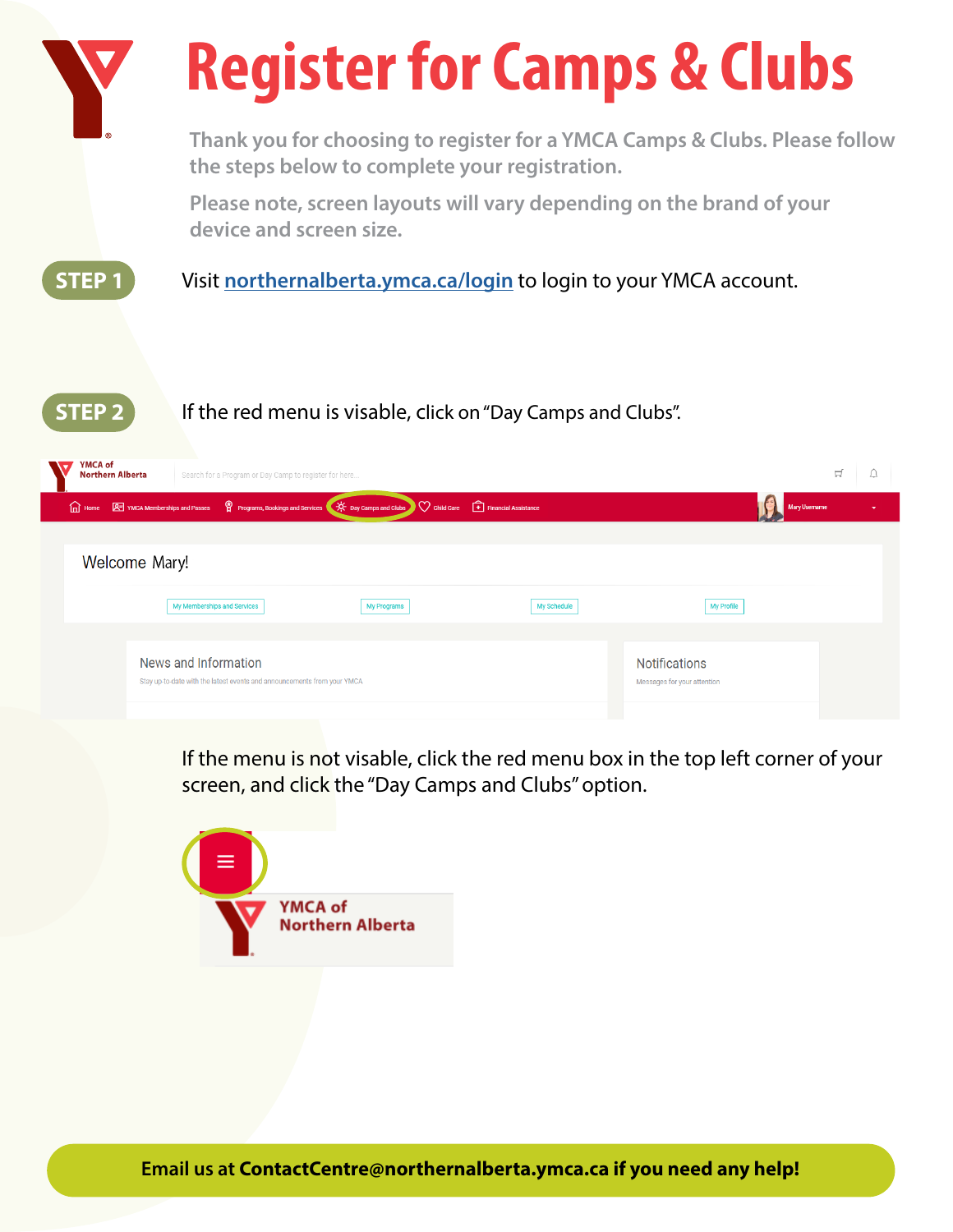**STEP 3**

From here, you can either search for camps and clubs or view all of the camps by scrolling on the page. If you choose to search, click on "Search for Programs". This will allow you to choose your location and age group to refine your search.



**STEP 4**

Now you can take a look at the different camps and clubs available! When you have found a program, click on "Registration Information" to see more details.



**STEP 5**

The results will appear below. Just choose what you'd like to register in and click "Register"! Additional information can appear if you click on the grey arrow located beside the camp or club name.

## Trailblazers (6-9 years) 5-Day Week 6 years - 9 years This program is designed to empower Trailblazers to choose activities that interest them by having participants included in program schedule decisions. Working with the YMCA core values of respect and responsibility, Trailblazers participate in classic camp games and choose from activities such as arts, sports, outdoor exploration, and more. Name **Barcode** Location **Days Dates Times Registrants** Schedule Bishop Start: Jul 5, railblazers Mon, Tue, 2021 8:30 AM -Savaryn 39331  $0/10$ Register End: Jul 9, -9 vears) YMCA - Dav Wed, Thu, Fri 4:30 PM Camps 2021

**Email us at ContactCentre@northernalberta.ymca.ca if you need any help!**